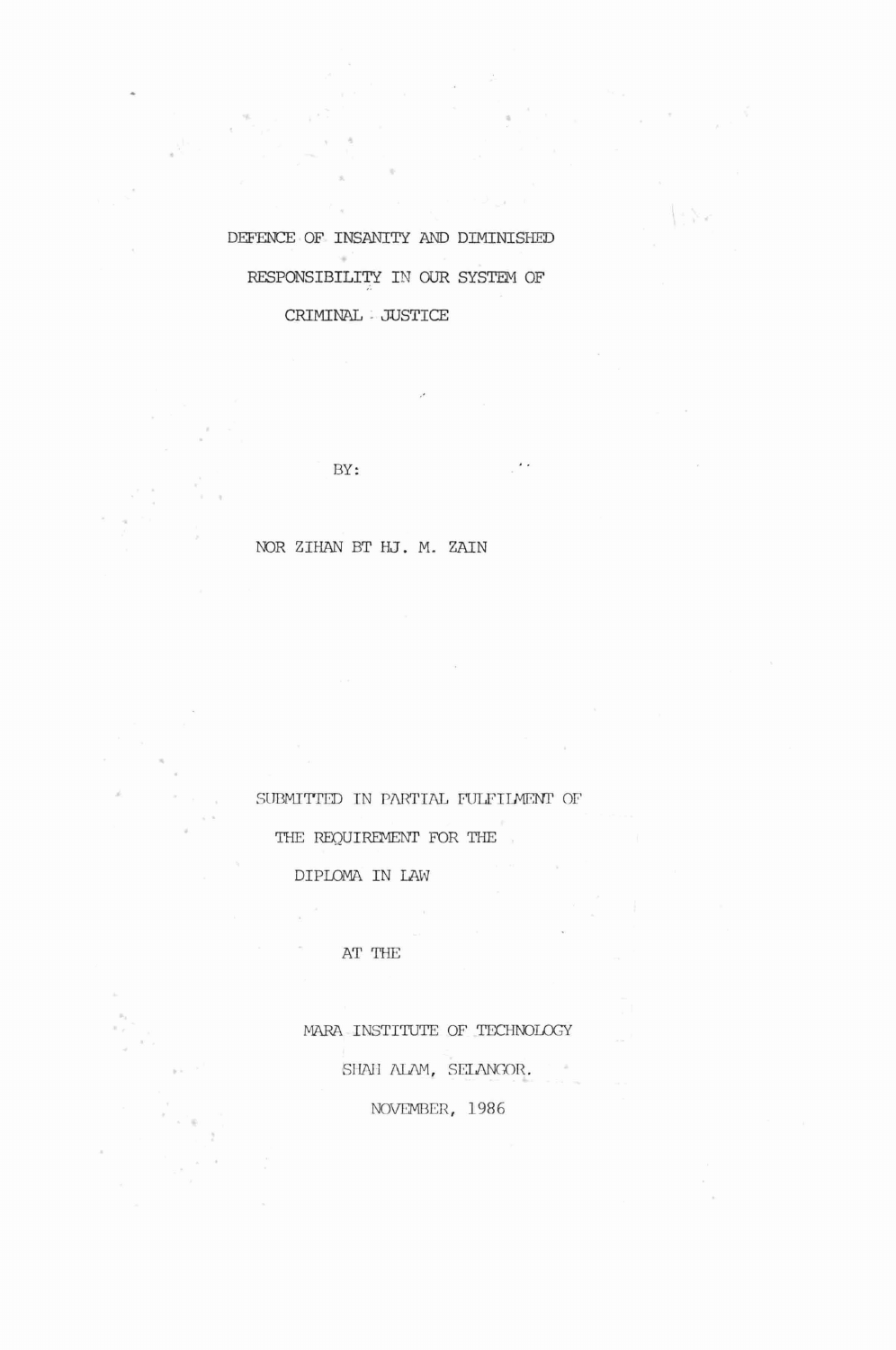#### PREFACE

The scope of this project paper is to discuss the substantive law relating to the defence of insanity contained in Section 84 of the Malaysian Penal Code (F.M.S. Chapter 45). As it well know this defence is derived from the main rule in English case of M'Naghten. The writer try to explore the meaning and effect of Section 84 and to expose its difficiencies as against modem psychiatric knowledge.

The primacy object of this paper is to discuss the position of the defence at present to discuss and endavous the difficulties in interpreting this codified principal particularly the phrase "wrong or contrary to law". This will be treated more detail than the other question arising under the section.

In this paper, the writer also accounted the development of the doctrine of diminished responsibility in other countries. At the end of this paper, the write discuss whether diminished responsibility should be adapted in our Penal Code as its potentially mitigating factor capable of reducing a charge of culpable murder to one of culpable homicide. The writer comes to conclusion that it is the high time for the Law Reform to adapt it into our Malaysian Penal Code as a defence for accused person charge for murder beside the insanity defence.

The preparation and canpletion of this project paper were mainly done at the Perpustakaan University Malaya and also Perpustakaan Tun Abdul Razak, ITM, Shah Alam.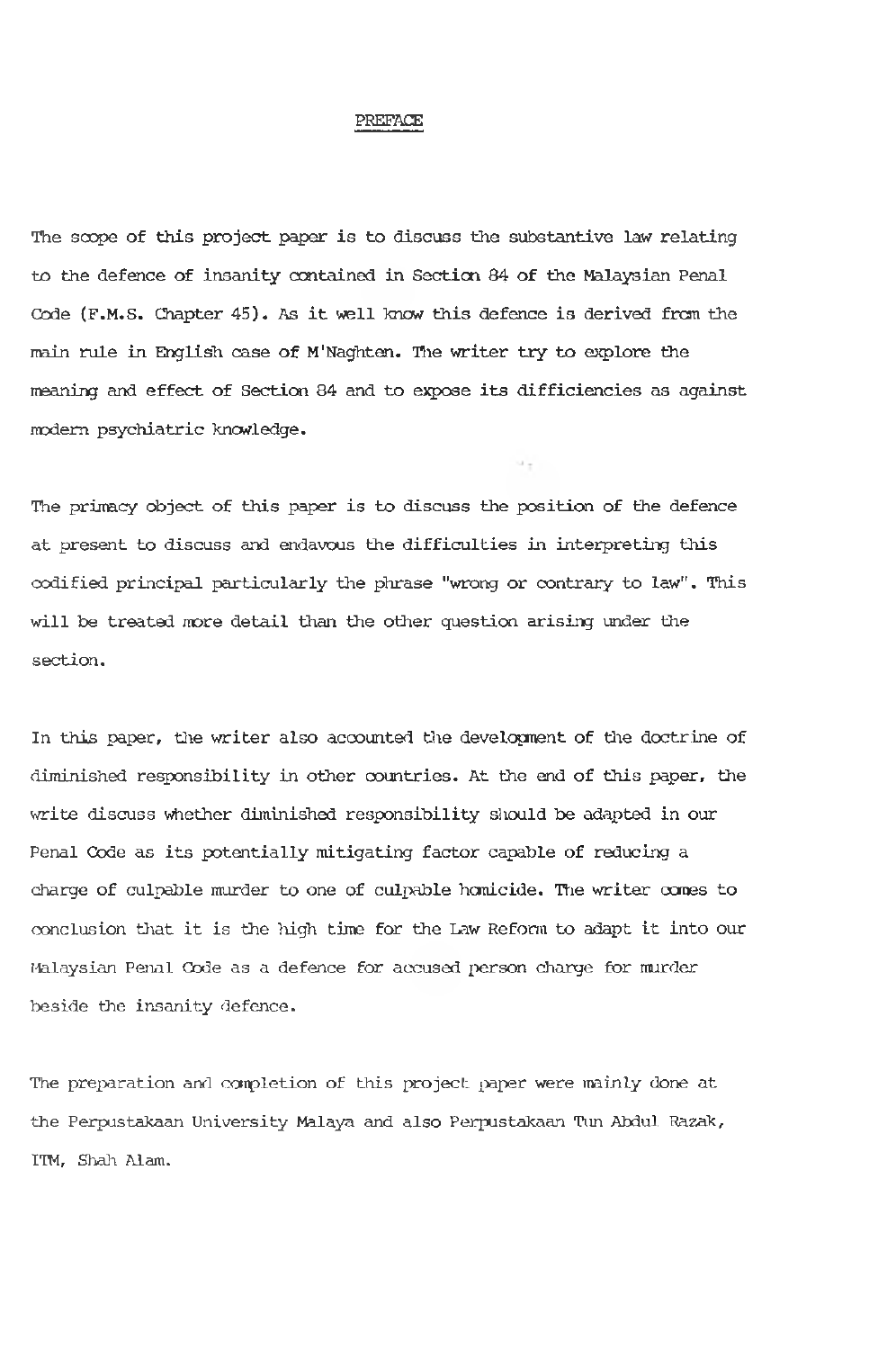# ( iv )

## TABLE OF CONTENTS

| Preface                                                         | i   |
|-----------------------------------------------------------------|-----|
| Table of contents                                               | iv  |
| List of Statutes                                                | vi  |
| List of cases                                                   | vi: |
| List of abbreviations                                           | x   |
| Bibliography                                                    | хi  |
|                                                                 |     |
| r er<br>Introduction<br>Chapter L<br>ı.<br>$\ddot{\phantom{1}}$ | 1   |
| 2.<br>Position in England                                       | 2   |
| (i) The nature and quality of his act                           | 3   |
| (ii) Knowledge that the act is wrong                            | 7   |
| (iii) Insane delusions                                          | 9   |
| (iv) Irresistable impulse                                       | 11  |
| (v) Criticism on M'Naghten Rules                                | 13  |
|                                                                 |     |
| 1. Section 84 of Malaysian Penal Code<br>Chapter II :           | 16  |
| (i) General                                                     | 16  |
| Discussion of section 84<br>2.                                  | 18  |
| (i) Incapable of knowing                                        | 18  |
| (ii) Wrong or contrary to law                                   | 24  |
|                                                                 |     |
| Burden and standard of proof<br>Chapter III:<br>1.              | 32  |
| Insanity defence: A review<br>Chapter IV :<br>l.                | 38  |
| 1. Diminished Responsibility<br>Chapter $V$ :                   | 48  |
| Introduction into other countries<br>2.                         | 48  |
| (i) England                                                     | 48  |
| (ii) New South Wales                                            | 53  |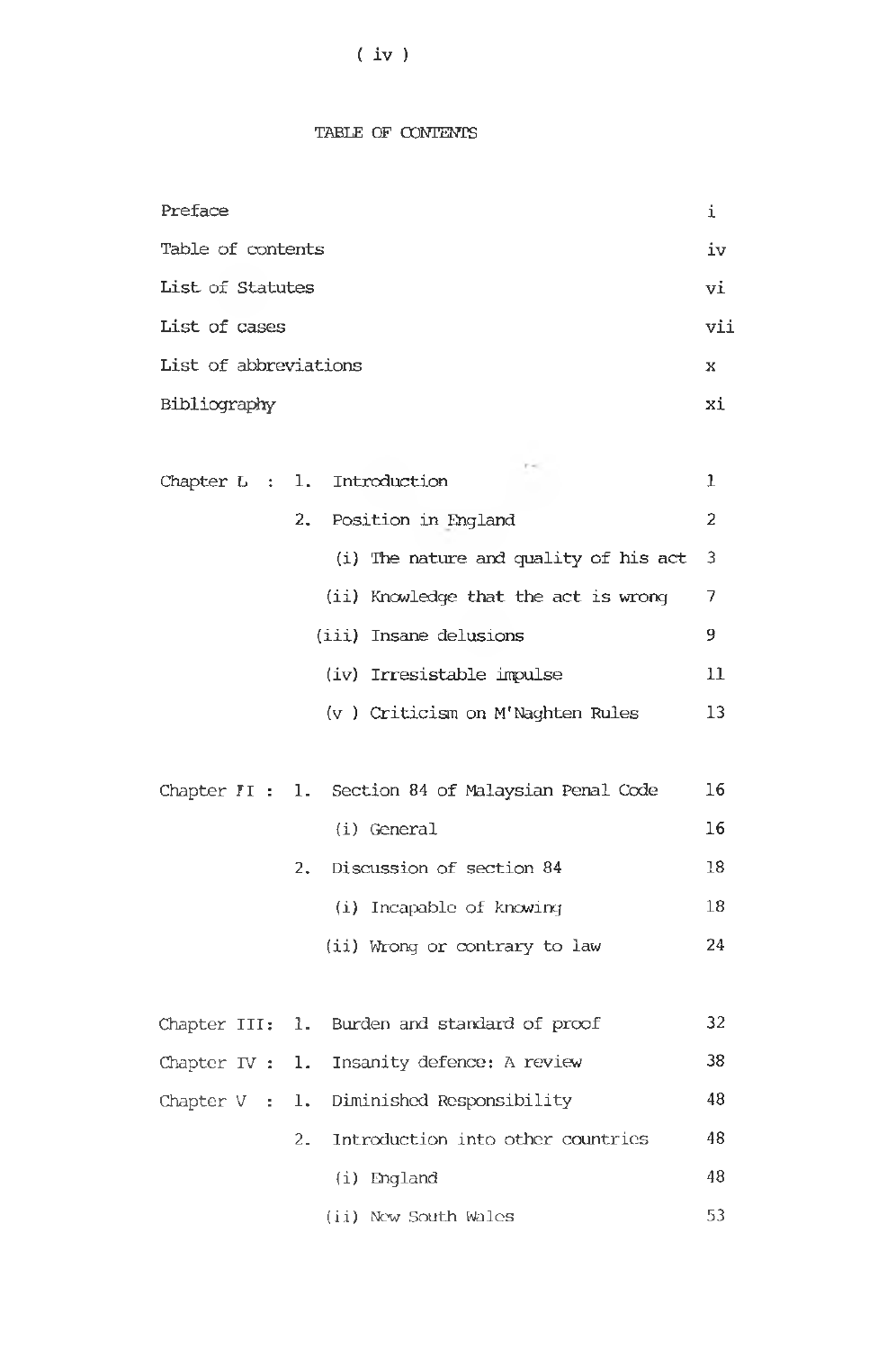#### CHAPTER 1

## 1. Introduction

The term "insanity" is, usually regarded by lawyers as a rnedical; term and by doctors as a legal tern. . In fact there is no legal or medical definition of insanity, but in medical parlance, it has a fairly clear and definite meaning, namely, that the patient is suffering from a major mental disease (usually a psychosis).

 $\sim 10$ 

 $-1 -$ 

Over the years, judges and academic writers have assumed that when an accused person pleads the defence of insanity, he pleads what Glanville Williams has aptly described as 1 "M'Naghten Madness".

In 1843 M'Naghten, a Scotsman, who was suffering from a delusion that he was being persecuted killed Sir Robert Peel's secretary on the mistaken belief that the latter was Sir Robert. On a plea of insanity, M'Naghten was acquitted of the charge of murder and sent to a mental asylum.

The test of insanity contained in the M'Naghten Rules reads:

"... in all cases that every man is to be presumed

<sup>1.</sup> G. Williams: Textbook of Criminal Law (1978) (Stevens: London) at pi.613